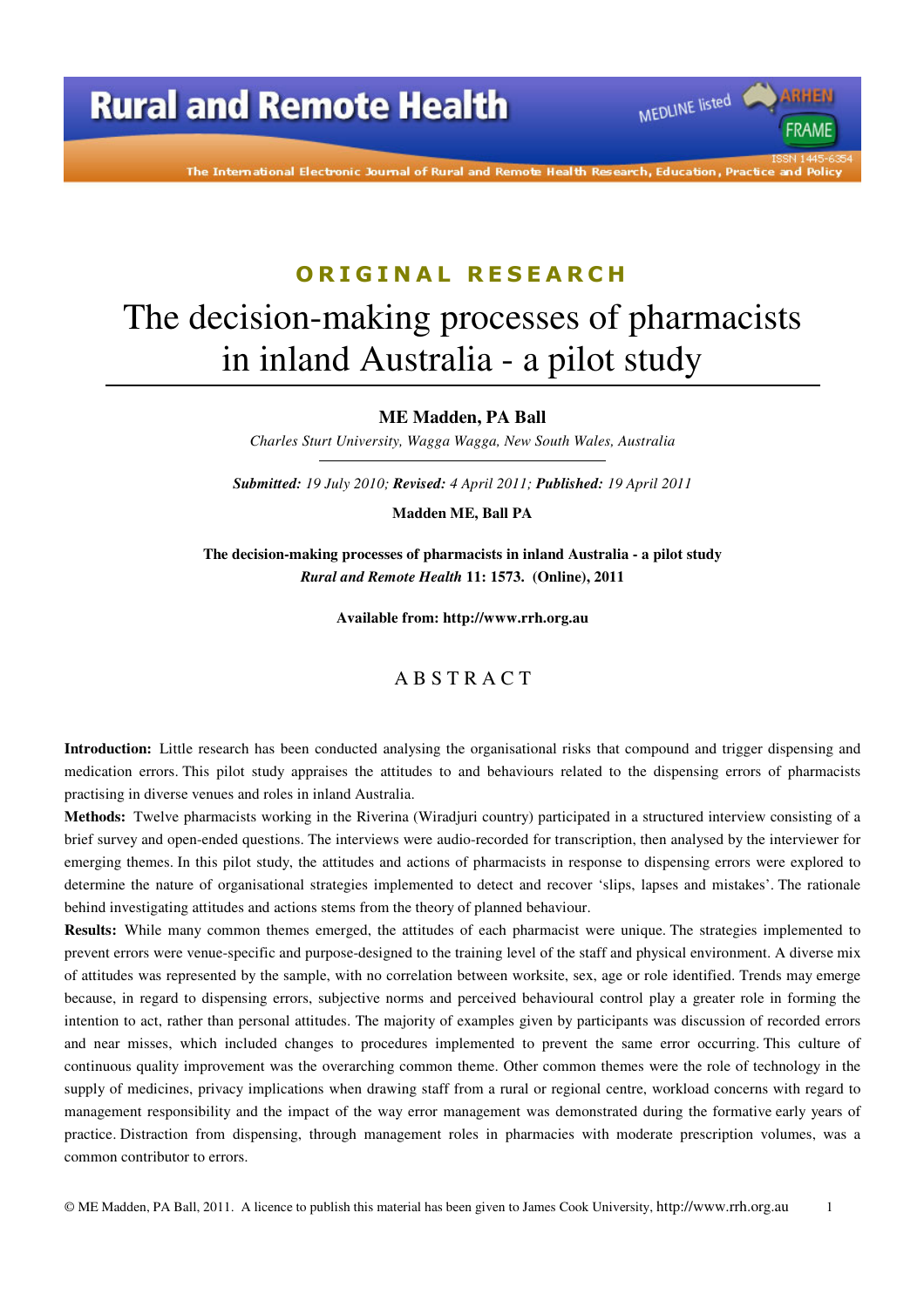

The International Electronic Journal of Rural and Remote Health Research, Education Practice and Policy

A culture of continuous quality improvement exists amongst pharmacists in Inland Australia, which would benefit from improved dialogue about the impact of organisational risks on the rate of dispensing errors. The safety culture, and behaviour modelling experienced during the internship program has a profound impact on the perceived behavioural control of young pharmacists. This year instils mores, which may be the result of independent survival in remote and regional settings, rather than compliance with professional practice standards. While many of the pressures and demands of minimising errors are common across the profession; unique, venue specific strategies are commonly implemented in the cycle of continuous quality improvement in regional and remote settings.

**Key words:** Australia, community pharmacy, hospital pharmacy, medication errors, pharmacy legislation, risk management.

## Introduction

Error is often compounded by organisational risks which may be cultural or related to workload. In community pharmacy, it is perceived that pharmacists have onerous workloads, especially in inland Australia<sup>1</sup>. Trends in rural pharmacy are characterised by an ageing workforce and competition for retail sales, frequently addressed by extended shifts and working weeks for pharmacists. These may be in breach of the 5th principle of the Pharmaceutical Society of Australia Code of Professional Conduct<sup>2</sup>:

*A pharmacist must neither agree to practise under conditions which compromise their professional independence, judgment or integrity, nor impose such conditions on other pharmacists.* 

The impact of these expectations on concentration due to fatigue may contribute to increased errors or 'near misses' (or 'captured' errors which get through some safety layers but are identified before they reach the patient and cause harm).

An annual drop-out rate of  $3-7\%$  of pharmacists<sup>3</sup> compounds this trend for those remaining. Young pharmacists' attrition rates are attributable to limitations in advancement opportunities, or as Goodman suggests, 'burnout' due to excessive responsibility without sufficient mentoring<sup>3</sup>.

As Reason points out, if errors cannot be eliminated through design, the consequences must be mitigated<sup>4</sup>. The organic nature of human error complicates error reduction; however, organisational risk management, as applied in the aeronautical and nuclear power industries, has potential.

Errors may be classified as  $a^5$ :

- mistake: choosing the wrong course of action
- slip: correct action chosen but executed incorrectly
- lapse: when incorrect execution involves a failure of memory
- *violation*: failure to use standard or mandatory procedures.

In pharmacy practice, a 'slip' is when the action was correctly intentioned, but physically flawed (eg a crooked label on a product, despite taking time to line it up squarely). A 'lapse' is a failure in memory often triggered by distractions.

*You'll be halfway in dispensing something and then you'll be disrupted. For instance today... I was dispensing one thing in a basket for one set of customers and then I noticed… so I went over and started in their basket. And then I checked that, everything was fine, but somehow the other person's, one of their tablets, I'd put into the basket that I was checking. So I guess it's you just have to really finish or leave something before you go on to the next thing or you can muddle it up.* (Pharmacist)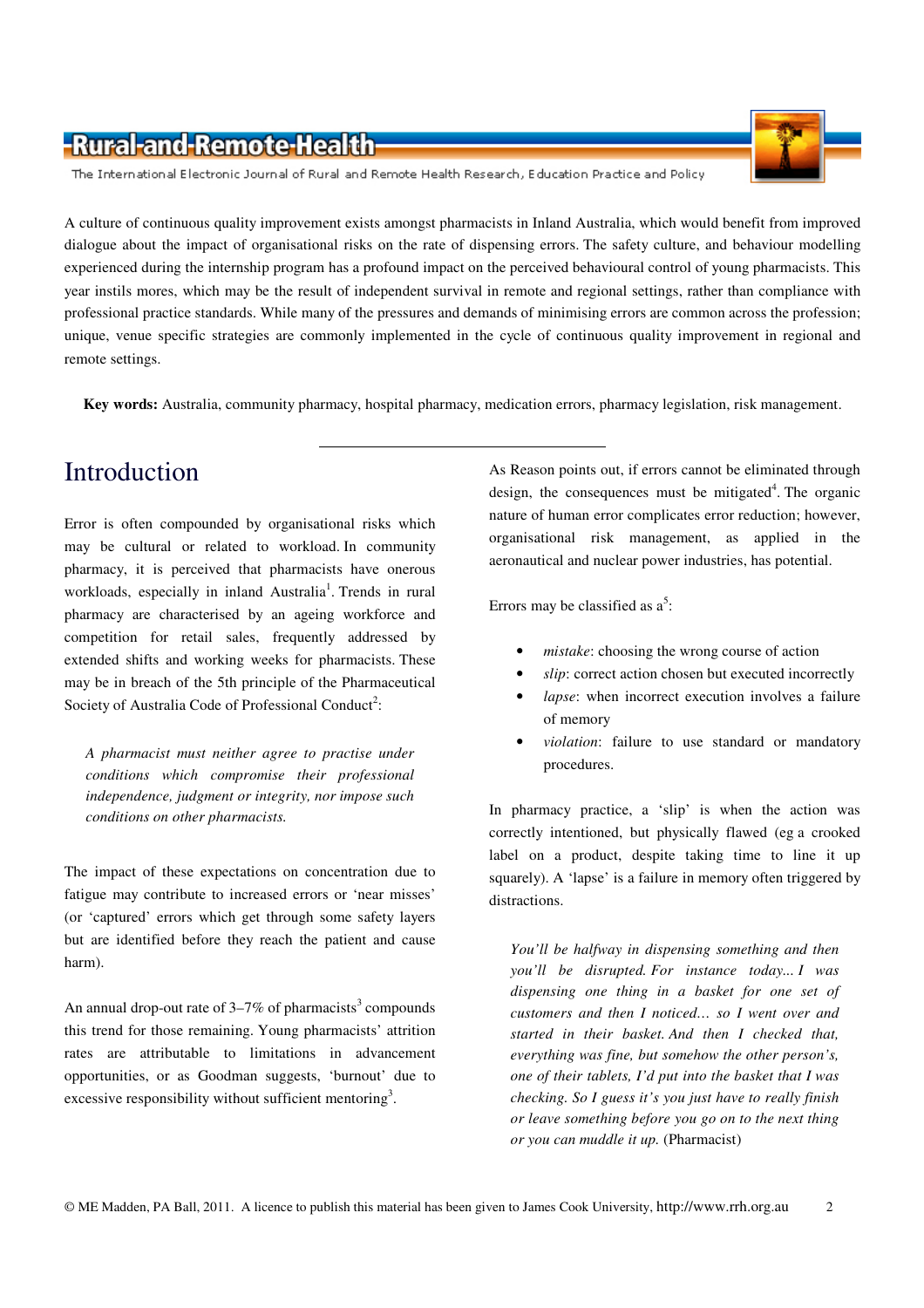The International Electronic Journal of Rural and Remote Health Research, Education Practice and Policy

A 'mistake' is when the intended action is not appropriate for the circumstances, for example when a transcription error occurs, or if the dispensing assistant (DA) or pharmacist misreads the prescription. These errors are not malicious in intent, but the result of human fallibility, environmental distractions and/or frustrations.

A 'violation' is when mandatory procedures are not followed, such as forgetting to place 'cautionary label 1' on a box of diazepam in accordance with Appendix K of the 'Standard for the Uniform Scheduling of Medicines and Poisons' (SUSMP)<sup>6</sup>. Reasons for violations may not be malicious, and may include inadequate knowledge and training. A violation may also be a better action that is yet to be incorporated into regulations. For instance, there is currently a debate in pharmacy forums<sup>1</sup> about emergency supply which suggests the time has come for legislation to bend to the common practice of supplying an entire month's supply rather than 'breaking the package' and giving enough for 3 days only in accordance with the SUSMP Subsection 2, Paragraph 39, Part  $3^6$ .

A review of the literature on the control of errors in community pharmacy through design revealed that little investigation has been undertaken (M Madden, pers. data, 2008). Related research mostly pertained to medical errors (doctors and nurses). Recently interest has emerged in the pharmacist's role in capturing errors and near misses, with recommendations emerging to minimise errors<sup>7</sup>, research into medication errors in hospital pharmacy<sup>8</sup> and preparation of dose administration aids<sup>9</sup>.

The aim of this pilot study was to explore the attitudes and actions of Australian pharmacists in rural and regional areas when responding to dispensing errors, in order to determine the decision-making processes behind organisational strategies implemented to detect and recover slips, lapses and mistakes. The rationale for this stems from the 'theory of planned behaviour' outlined by Ajzen (cited in $^{10}$ ), where intention is perceived as the driving force towards behaviour. Three factors feed into intent:

- 1. Attitude (positive or negative)
- 2. Subjective norm (social pressure to perform or not)
- 3. Perceived behavioural control (ease or difficulty of performing the behaviour).

The theory of planned behaviour encompasses intended actions which are appropriately executed; so in the case of errors, this would only encompass violations and mistakes. Environmental factors and internal variables influence the occurrence of slips and lapses. Hence, the reflection of pharmacists on strategies implemented to reduce those contributing organisational risks is also included.

### Method

Following a brief presentation by the interviewer, participants were recruited at continuing professional education (CPE) days. The CPE days are video-conferenced to 4 venues in the Riverina, New South Wales, so information about the study spread and those interested contacted Charles Sturt University for more information. Hence, recruitment was opportunistic.

While there were more than 20 volunteers, the emergence of common themes and data saturation occurred at 12 interviews. The interviewees were practising pharmacists ranging in experience from newly registered to more than 40 years in both hospital and community settings. Practice locations and roles also varied and included community pharmacy owners, salaried community pharmacists (parttime and full-time), medication review pharmacists working on contract, and hospital pharmacists. At least four of the interviewed pharmacists regularly practised at more than one venue, or had recently changed their main venue of practice.

All interviewees worked in regional or rural areas (small towns in the Riverina–Wiradjuri country) at the time of the interviews. Ethics approval to conduct this research was provided by the School of Biomedical Science Ethics Committee at Charles Sturt University. Given the heightened

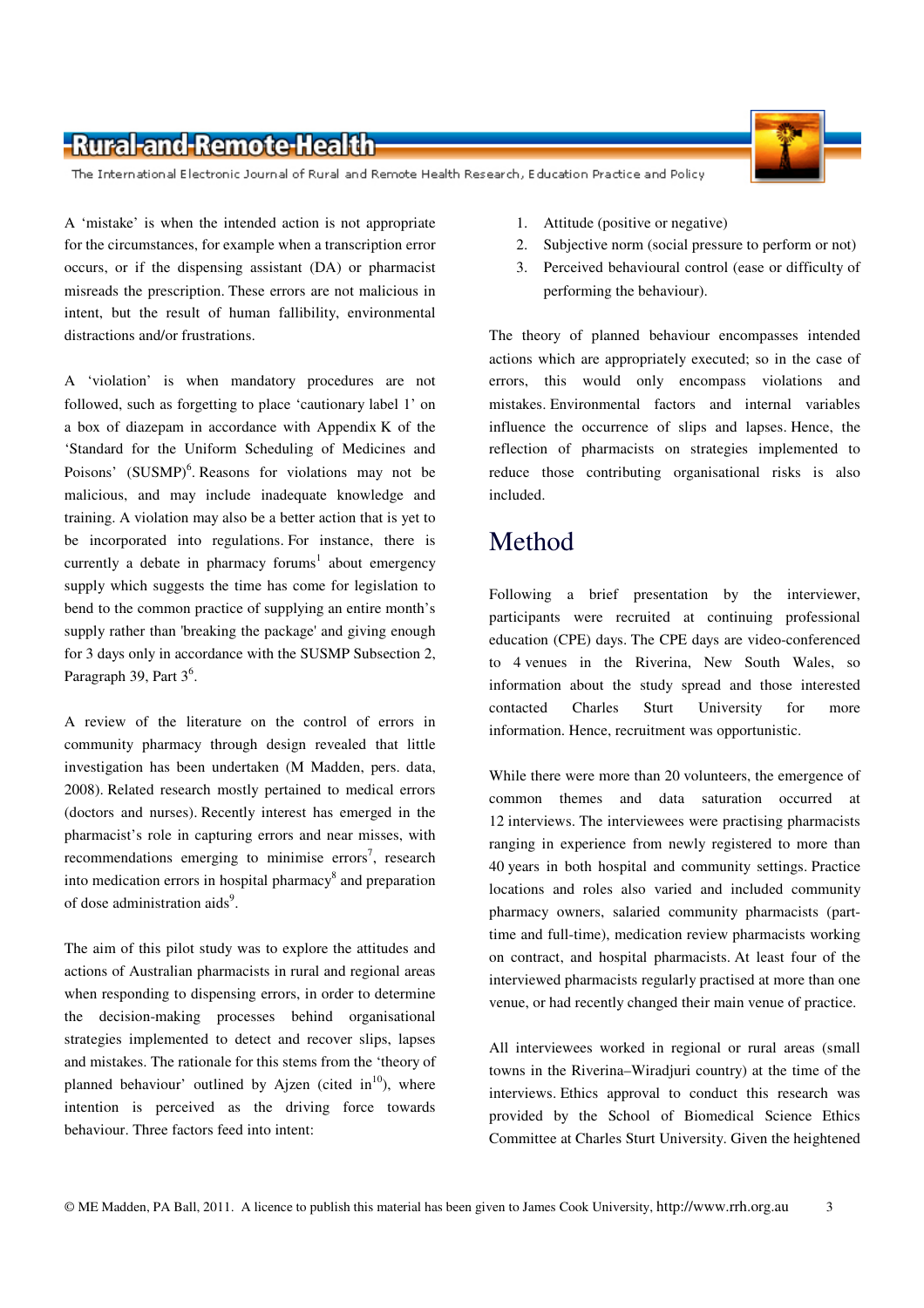The International Electronic Journal of Rural and Remote Health Research, Education Practice and Policy

privacy concerns of rural and regionally placed pharmacists, the interviews occurred at the pharmacists' practice site, and were audiotaped. The interviews were transcribed verbatim by a third party, and then analysed by the interviewer for emerging themes.

The design of the interview included a brief survey of 8 questions to which the pharmacist answered on a scale of 0 (completely disagree) to 5 (completely agree) to determine the attitudes of the interviewee to dispensing errors and error reporting. These questions were deliberately out of any obvious sequence, with themes recurring in a negativelyphrased manner to identify consistency in attitudes. This was followed by free discussion of personal experiences with dispensing errors and their repercussions. Prompts made by the interviewer were uniform as part of the structured interview, and open dialogue occurred to ensure a richer depth of discussion and complexity of themes<sup>11</sup>. The interview concluded with a brief description of demographic information. The time of the interview varied from 20 min to 50 min and many interesting themes emerged.

This interview was designed as an inductive tool to elicit themes and trends; hence, it lacks external validity. However, it is intended to shed light on specific issues related to the decision-making processes of pharmacists in rural and regional areas in order to prompt rigorous research. Further, this research relied on the recollection of the pharmacist, hence it lacks objectivity; for what the pharmacist recalls is influenced by their attitudes and bias.

## Results

#### *Current attitudes to dispensing errors*

Those interviewed ranged in age and experience, although these independent variables did not correlate with specific attitudes to errors. There were 3 male, and 9 female participants, but given the small number of participants, gender-dependant influence could not be determined and was not the focus of this research. Detail of their responses to the survey follow (Fig1).

The first question 'When dispensing, errors are inevitable' produced a range of responses, with two interviewees answering '5', and four interviewees answering '1'. Despite the wide range of answers to this question, the fact that none of the pharmacists answered '0' is an indication that all acknowledged that total elimination of errors is currently unattainable. Errors have not been eliminated from dispensing, but that does not exclude the possibility occurring in the future.

The second question divided the interviewees further: 'Error reporting should be an anonymous, non-punitive activity'. Of the 12 interviewees, one completely agreed while two completely disagreed. However, those who tended towards the idea that 'Errors should only be reviewed in-house' did not correlate with those who strongly agreed with anonymity and no repercussions when reporting errors. Hence, those who tended to record errors in-house rather than report them to indemnity insurers had motivations other than to remain anonymous or avoid repercussions.

During the interviews, there was frequent acknowledgement that certain incidents discussed should have been reported to insurers. This failure to report resulted in no identified negative repercussions and resulted in the positive repercussion of saving time. Hence, this violation (intentional mistake) of procedure became established practice for the pharmacist. In fact, three interviewees reported that in-house recording only was the way errors had been managed since their internship – a time-period which varied widely among the interviewees.

Attitudes to reporting errors were controversial. Of the 5 interviewees who agreed that error reporting should be anonymous and non-punitive, two later agreed 'the responsible party should always be named'. This suggests that the non-punitive nature of reporting is agreed to, rather than the anonymity.

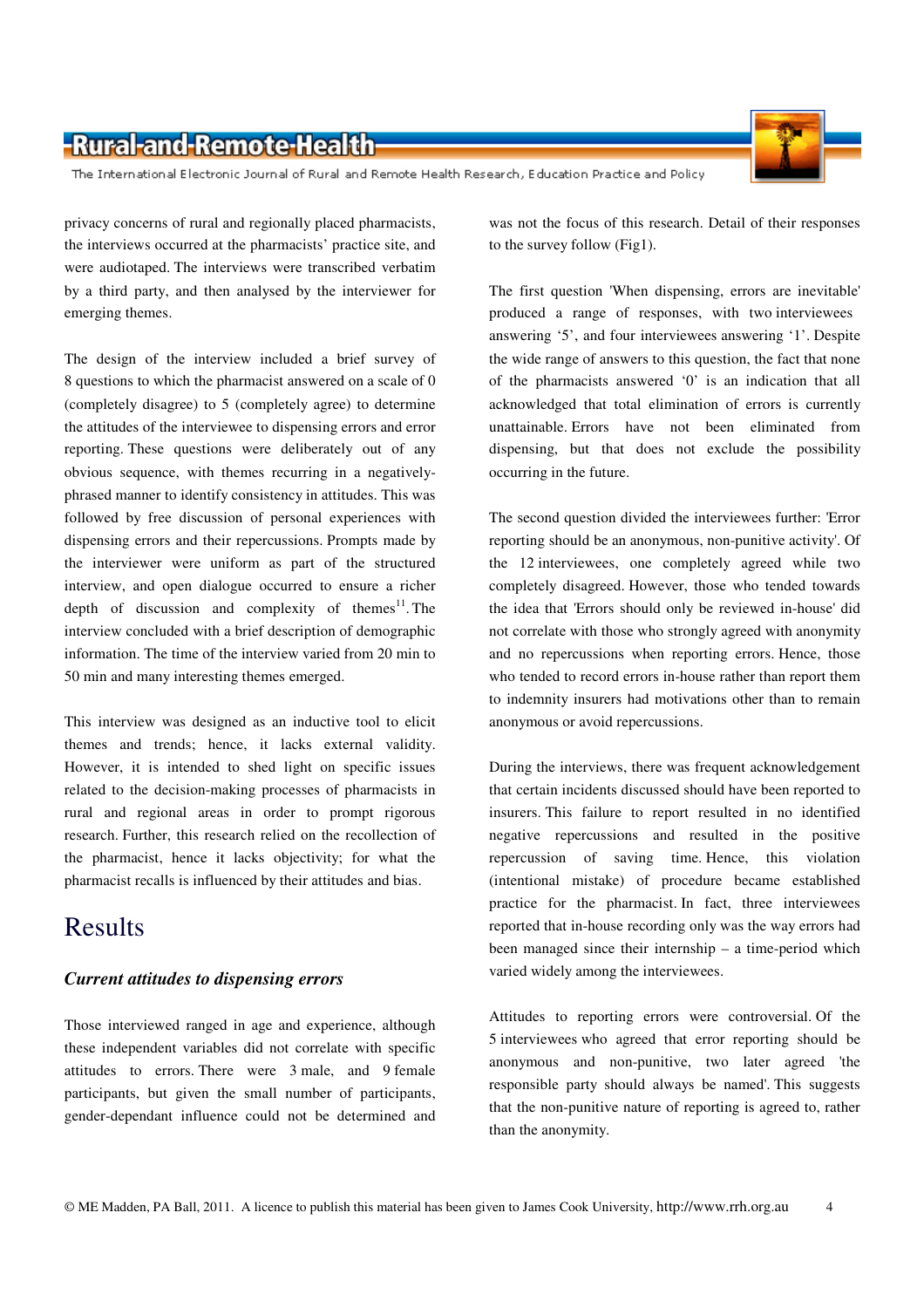The International Electronic Journal of Rural and Remote Health Research, Education Practice and Policy



- Q1 When dispensing, errors are inevitable.
- Q2 Error reporting should be an anonymous, non-punitive activity.
- Q3 Errors should only be reviewed in-house.
- Q4 When dispensing, errors should never happen.
- Q5 Errors should be discussed openly among the profession.
- Q6 Errors should always be reported to indemnity insurance agencies.
- Q7 When reporting errors, the responsible party should always be named.
- Q8 Errors should be discussed openly among staff.



This subset of pharmacists displayed varying attitudes to rates of error reporting, with answers ranging from 'completely disagree' to 'completely agree' that 'Errors should always be reported to indemnity insurance agencies'. It is unclear whether this variety of responses would be narrowed if error reporting were non-punitive.

*I don't know who he'd [the client] spoken to and I wasn't there [when the error was made] it was in my lunch hour as well, and he had brought in a video camera to film our response.* (Pharmacist)

Given the availability of video-recording components in mobile phones and the litigious nature of Australian society;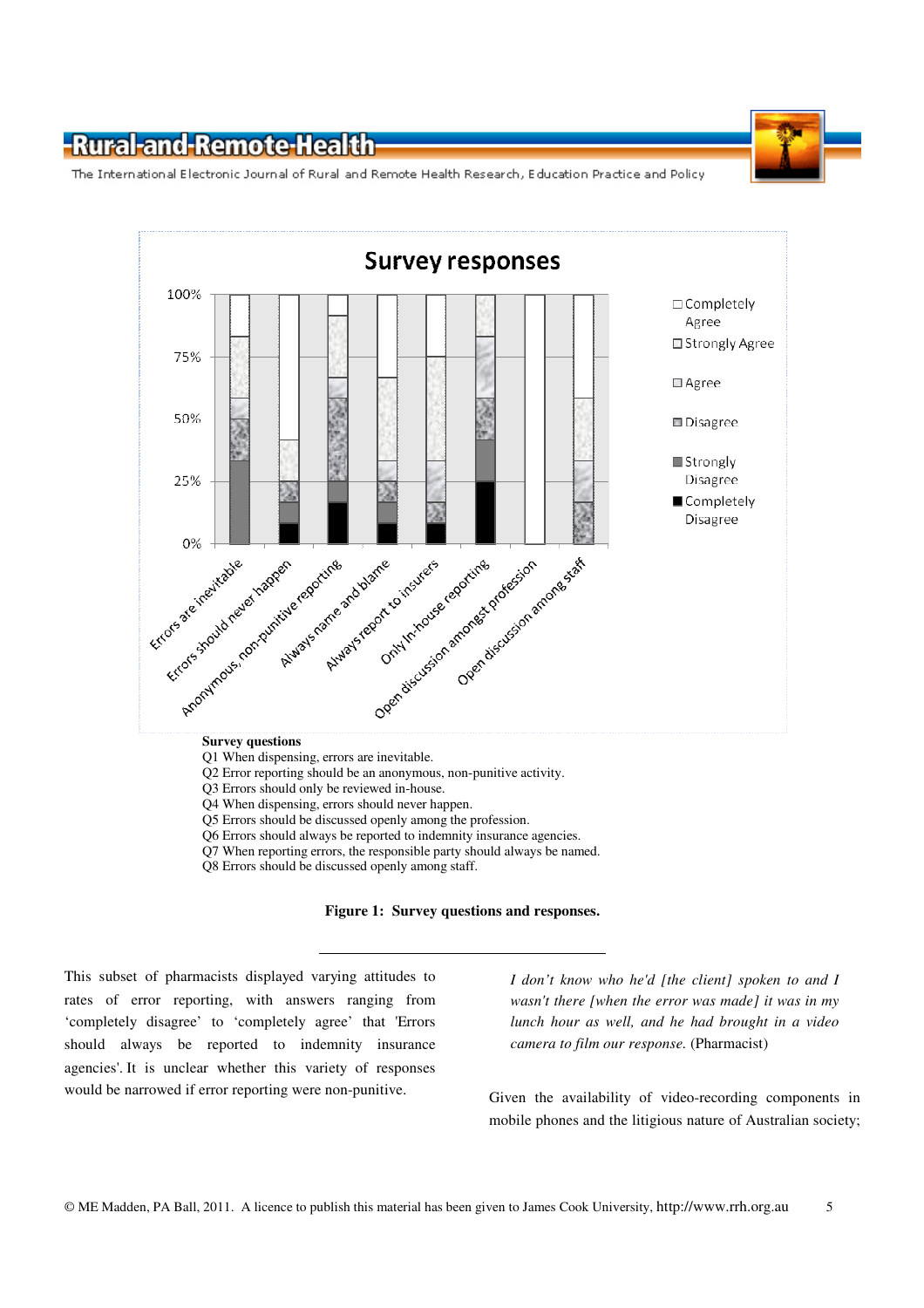The International Electronic Journal of Rural and Remote Health Research, Education Practice and Policy

there is a high probability of litigation and loss of livelihood if an error occurs and is mishandled.

Further, the interviewer anticipated a correlation between attitudes to the inevitability of errors and the acceptability of errors, yet this was not evident. It appears those who see errors as avoidable (strongly disagree with question 1), are divided as to whether they 'should never' occur ('strongly agree' and 'completely disagree') that 'errors should never happen'. This suggests a difference in attitude towards the possibility of eliminating error through design. Some were of the opinion that humans are fallible so errors will always be possible, with the result of accumulating organisational risks.

*You've got a set way to do your checking so you make sure you do it, like you're checking the drug against the name … especially on weekends you get a lot of hospital doctors and antibiotics for children so I always make a point of thinking about the dose …I'll have the little red paediatric book and I do check that…You just do your best but when you get busy I think mistakes are inevitable no matter how hard you try.* (Pharmacist)

Others perceived the dispensing process as one that can be learned as an error-free sequence, hence any error is due to violation of procedures.

*I think it [barcode scanning] is the best innovation that has been made in pharmacy in the last few years because it really means that if you get your first script [prescription] right, there shouldn't be too much reason for any subsequent scripts being wrong.* (Pharmacist)

All 12 interviewees completely agreed that 'Errors should be discussed openly amongst the profession' which was anticipated from a group volunteering to participate in research about dispensing errors. However 2 interviewees disagreed to some extent that 'Errors should be discussed openly among staff'. There may be issues of pride, authority

and seniority involved in this, prohibiting recriminations from more junior staff. It may be a lack of trust in staff's discretion, or perhaps the close-knit nature of the community from which staff is recruited producing privacy concerns that prevent open discussion. However, the benefit of open discussion is the 'wake-up call' example for instruction and training purposes that encourages vigilance, discretion and adherence to dispensing procedures.

Of the 12 interviewees, none answered the 8 questions in an identical fashion, even when responses were simplified to agreeing or disagreeing. This suggests a diverse mix of attitudes, with no correlation between worksite, sex, age or role identified. Aspects of personality such as selfmonitoring and previous behaviours exert significant effect on attitudes in what has been described as the 'behaviourattitude-behaviour sequence<sup> $12$ </sup>. Some pharmacists will be more reflective due to personality traits, creating a greater variety of responsiveness to forming current attitudes from previous behaviour.

As reflective people, subjective norms and perceived behavioural control may play a greater role in forming the intention to act than the individual attitudes of dispensing pharmacists. Hence, initiatives focussing on practical instruction, such as an internship period to improve pharmacists' error management skills, are likely to be more effective than initiatives that target theoretical instruction.

#### *Reporting culture*

The discussions with interviewees revealed details of the current safety culture in pharmacy in this region of inland Australia. Initially the data suggested that generational boundaries exist regarding readiness to acknowledge and report errors, but on closer analysis a vertical trend across the age brackets was suggested.

*I was a graduate and I, a customer brought it to my attention, it was the wrong strength and I went and spoke to the pharmacist… I guess it wasn't my error but I... had to manage it! …the pharmacist had* 

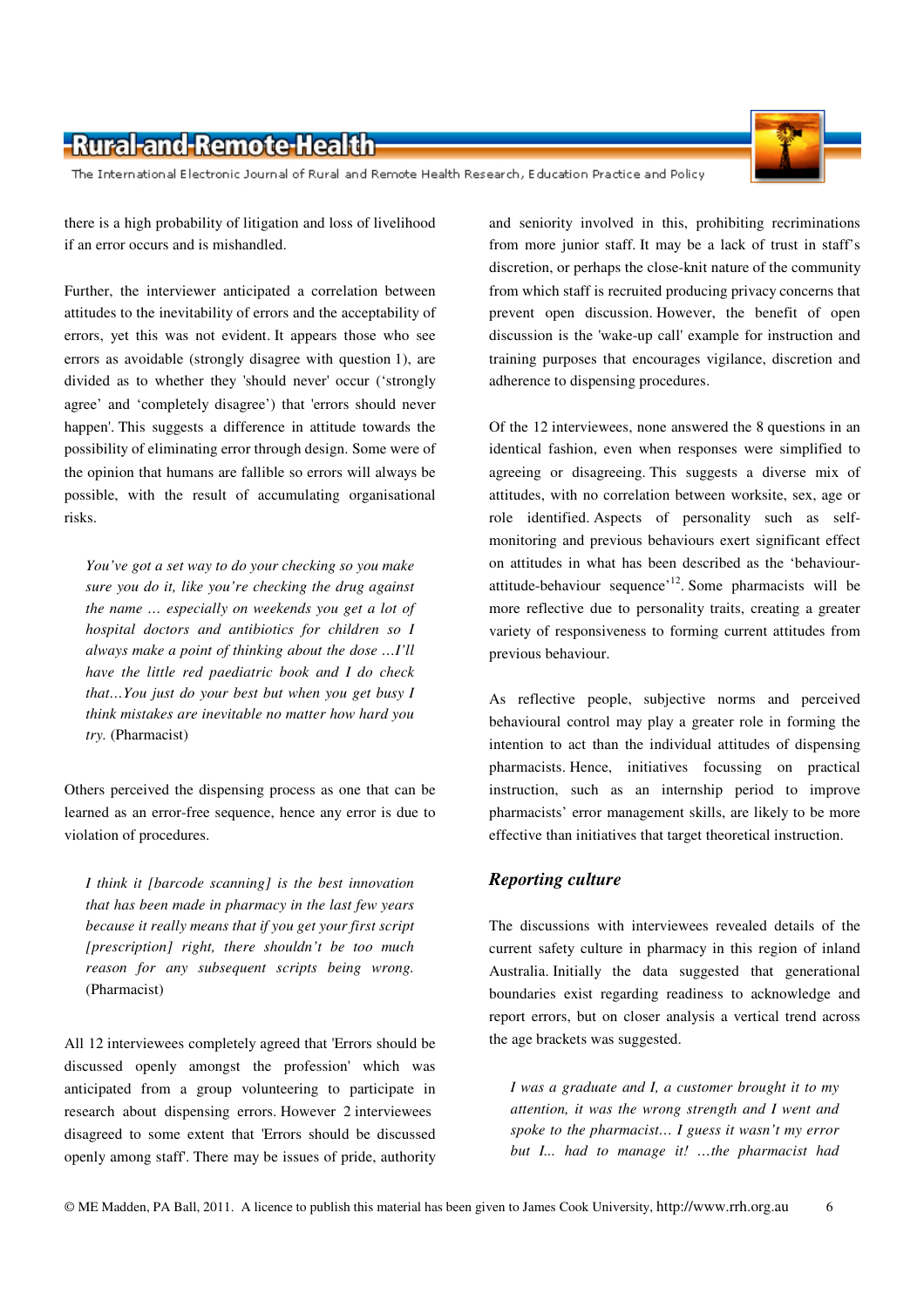© ME Madden, PA Ball, 2011. A licence to publish this material has been given to James Cook University, http://www.rrh.org.au 7

## -Rural-and-Remote-Health-

The International Electronic Journal of Rural and Remote Health Research, Education Practice and Policy

*actually done it all. It was just I think their way of not dealing with it and seeing it as a learning experience of me having to deal with the customer.* (Pharmacist)

Many young pharmacists reported that senior pharmacists display reluctance to report errors to indemnity insurers but some had been trained in a culture of regular reporting. Hence, the influence of advice about handling errors during internship and professional formation more strongly influenced whether the pharmacist would report frequently, than the information directly received from insurers.

 *Someone mature with some more experience… they've probably dealt with a lot of those situations before. So whether that's from dealing with PDL [the insurance agency Pharmacy Defence Ltd] or someone. I think a lot of the time as well; it is learn[ed] off working with older pharmacists who have more experience as well. I don't know that it's necessarily what you get from organizations but it's just… being taught with that culture in place that you then pick it up and run with it*. (Pharmacist)

Interestingly, experiencing influence from both inclinations (regular reporters, and reluctant reporters) inclined the pharmacists to report more than not (given conflicting subjective norms). The crucial element appears to be early career exposure to the reporting procedure which may endorse the perception of behavioural control.

*But in my graduate year she always said, 'Make sure if there is an error with somebody and they bring it in to you, that only you deal with it. So don't let the girls in the shop deal with it. Go out to the patient, find out exactly what's going on. Find out whether they had taken any of the medication, all the circumstances around it. You deal with it, you solve it, you ring the doctor. You do the whole bit.' Because obviously you don't want to make the patient feel like, the shop girl just tried to sort it all out and it's really not sorted and I don't feel like they're taking good care of me.... So I think that's really important. That means* 

*the pharmacist who deals with all of it and makes sure that the patient is okay with what's happened when they leave.* (Pharmacist)

Reports were more likely to be made if the patient had consumed the erroneous product; however, they did not occur when an untouched pack of medication was returned, or if the error was identified before issue (a near miss).

#### *Continuous quality improvement*

In-house recording of errors included noting on the patient profile and recording the incident in the 'Quality Care Pharmacy Program Incident Report folder' (for recording errors or incidents in one accessible place). There were far more incidents recorded than reports made to the insurers, with four of the 12 interviewees (of diverse age, role and experience) never having made an insurance report. Discussion of these recorded errors and near misses were the majority of examples given by pharmacists, and included outlining the changes to procedure implemented to prevent the same error occurring.

*We're always implementing new things here to try and minimise it that if something does happen, nearly happen, we try to put some system in place, but it is hard because the dispensary technicians, and I'm sure pharmacists don't always do what you ask them to do or they can make a mistake.* (Pharmacist)

This revealed a culture of continuous quality improvement to readily identify procedural and structural obstacles to providing accurate medication management. Examples of procedural changes implemented are provided (Appendix I).

Where procedural issues were not identified as contributing, 'laziness', 'inexperience' and 'distractions' were identified as possible causes. Workload was not identified as a significant trigger of error; however, many interviewees reflected that errors were more likely to occur over lunch breaks or at closing time, which is consistent with research by Ashcroft et  $al<sup>13</sup>$ .

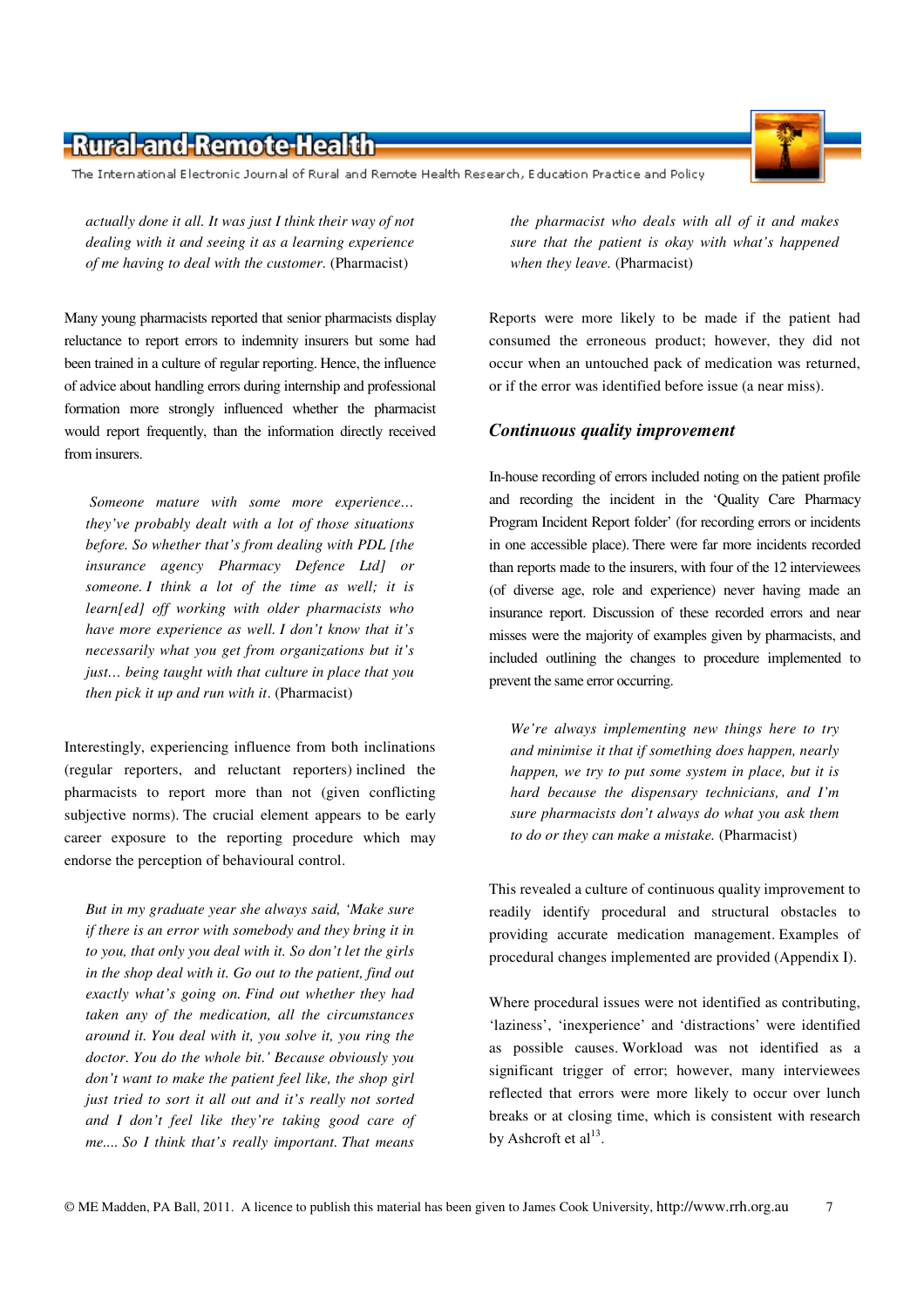The International Electronic Journal of Rural and Remote Health Research, Education Practice and Policy

Many pharmacists pointed out that near misses and dispensing errors served as a 'wake up call' – a reminder of the seriousness of the repercussions if their daily tasks are not completed correctly. While these experiences were disheartening and alarming, they also served to initiate professional development and reflective practice, and discussion among the dispensing team.

#### *Fitting the procedure to the worksite*

Selection errors of 'sound-alike' and 'look-alike' packaging were the most frequently discussed errors and near misses.

*I think it would be good to put something in place where two containers can't look so similar… you should have to have difference strengths, clearly different colourings.* (Pharmacist)

At individual worksites, differing strategies were implemented to overcome similar hazards. Some staggered different strengths of medications (eg interspersed different strengths of a given medicine) with other medicines with brand names beginning with the same letter of the alphabet (Fig2). Others retained strict alphabetical order but altered the facing position or location of differing medication strengths in order to maximise packaging differences, for example different coloured package ends facing out, or one strength ending a row and another starting the next row.

Still others introduced a system where high velocity items dispensed most frequently (eg Amoxycillin 500mg capsules) were located in nearby bay, with remaining stock (eg Amoxycillin 250mg capsules) alphabetically ordered from a second bay. Finally, some changed the way the box or bottle faces the staff for each strength, for example strengths of Caduet are faced in a variety of ways to highlight the colour differences (Fig3).

Each workplace had good reason for the different way in which they overcame this hazard, appropriate to the design and layout of the dispensary, and the training level of staff.

The solutions also reflected privacy concerns and increased discretion in regional centres, restricting the scope for engineering better solutions to identified hazards. Pharmacists working in regional areas appreciate the familiarity and rapport their customers share with the staff. However, this raises the risk of handing the wrong prescription to an individual, as staff members may be embarrassed to ask a regular client's name. Further, members of regional communities are thought to be less compliant with or/and welcoming of a tagging system or numbered dockets. Hence, strategies such as ensuring the customer sign every script at the time of handing out or a visual check for the name of the patient were implemented to minimise error. Point Of Sale (POS) linking to the dispensary, with display of the customer's name at the POS (not the names of their medicine) was also used as a visual cue which pharmacy assistants (PAs) were able to monitor, to assist in minimising this error.

#### *Technological advances*

At the time of the interviews, compulsory scanners were installed but not in regular use. There were many reasons for this, ranging from interrupted workflow of the pharmacist or DA, to high throughput of prescriptions, insufficient time to consult with staff about new procedures incorporating scanners, and technical issues relating to hardware and training.

*We actually have scanners, we use them mostly for scanning the repeats. We have been discussing using them… if, for example, like we always have a technician working as well, if they aren't using the computer like if it's just the pharmacist like if it's a slow afternoon and there's not too many then we generally use the scanner for the product selection as well so if there's only one set of eyes involved we generally try and do that. However if they're there dispensing we can't use the scanner because it interrupts their process. So we have been talking about perhaps getting another screen and trying to hook up in some way to do that.* (Pharmacist)



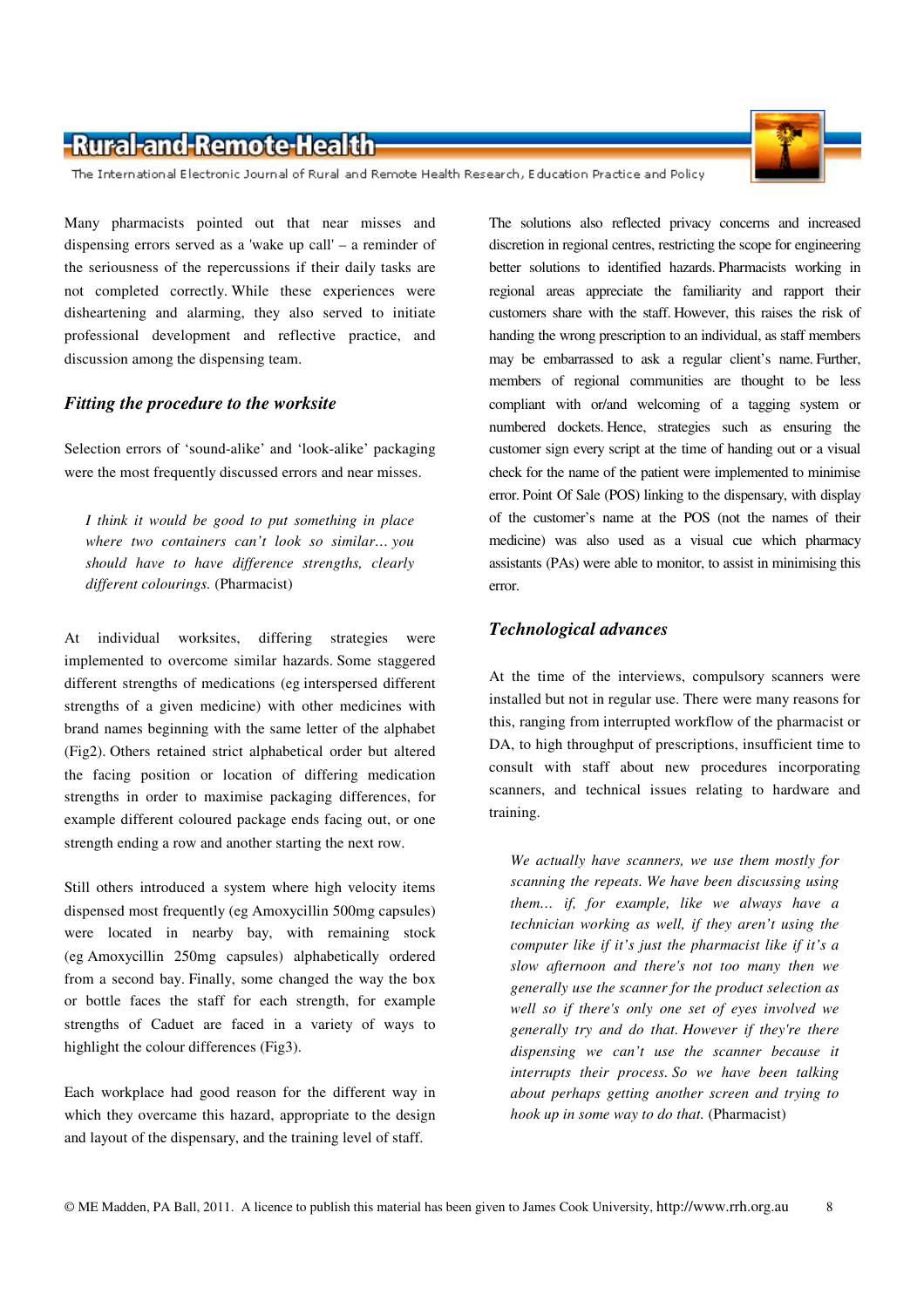

The International Electronic Journal of Rural and Remote Health Research, Education Practice and Policy



**Figure 2: Atacand 16mg starts this shelf, while lower strengths are found elsewhere**.



**Figure 3: Side of packaging with greatest visual colour difference displayed.** 

From discussion with interviewees, the most commonly identified error was incorrect strength selection. This correlates to research by Lynskey et  $al^{14}$ , Ashcroft et  $al^{13}$  and Chua et  $al<sup>15</sup>$  who found that the majority of errors during the dispensing process were incorrect strengths, while the most common near miss was incorrect drug selection. Many interviewees suggested that a barcode scanner would have prevented the error which, in some instances, had occurred decades before scanners were introduced.

Transcription errors were also common, especially when the patient had a history of sound-alike medicines and there was insufficient detail on a handwritten script. This type of error also included violations (intentional deviations from procedure) by DAs failing to flag new medicines.

*We [pharmacists] would pick up more errors that the doctors have made writing the wrong script, because when they go through and select, they quite often select the wrong drug for example. So I found that there has probably been more errors since computer generated scripts than the old hand-written scripts.* (Pharmacist)

None of those interviewed were familiar with automatic labelling machines or dispensing robots, despite six of the 12 interviewees being accustomed to completing in excess of 200 scripts per day with assistance from DAs. One mentioned over 400 scripts daily with three DAs. Discussion of these devices arose on two occasions, and they were considered to be a mechanical replacement of a DA, with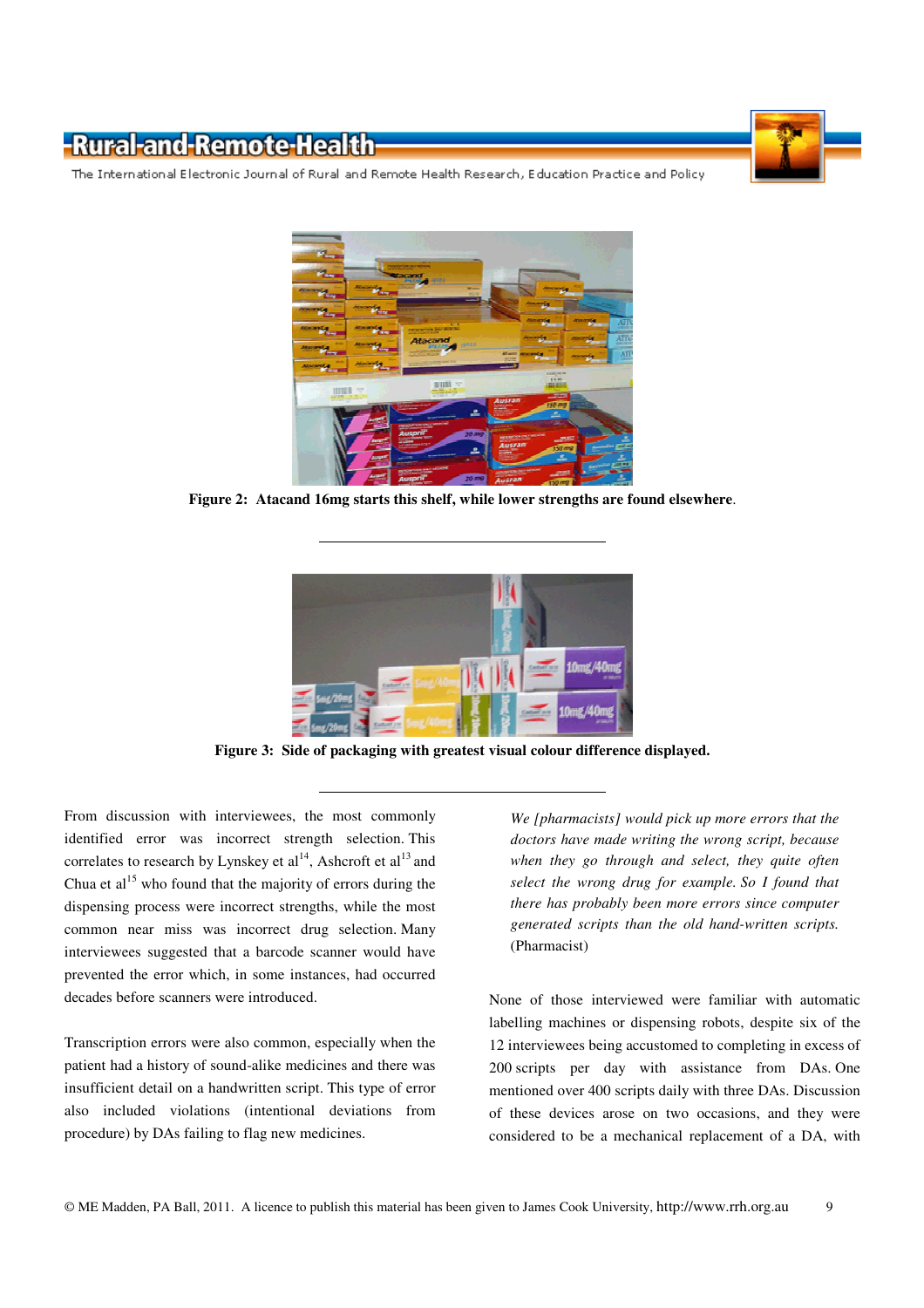The International Electronic Journal of Rural and Remote Health Research, Education Practice and Policy

error likely at the time of loading the machine, making the process of correcting the error much more time-consuming and labour intensive. This is in line with Reason's finding that computers can simplify the human end of the workload but compound the effects of human error<sup>16</sup>. In fact many dispensing robots exploit barcoding technology, so this type of error would be recognised as the machine is loaded. However, frequent changes to packaging and barcoding may encourage human operators to override this barcode check, rather than take the time required to manually input new barcodes.

#### *Staff errors*

This raised the issue of the difference between a pharmacist maintaining adherence to their own procedures (professional discretion) and staff being required to adhere to local procedures for which they may feel no ownership and have little appreciation. While this concern is addressed through the collaborative approach to the implementation of the Quality Care Pharmacy Program (QCPP; the Pharmacy Guild of Australia initiative to promote consistent standards of service throughout Australia), new staff joining the pharmacy after accreditation may not have this collaborative involvement in staff procedures unless it is promoted by the business owner/s. Further, program design and implementation are not always congruent, and there may be significant deviation from the design when introducing the program. There is a risk that staff may disregard QCPP because the standards and procedures quickly date after being established, for pharmacy is a profession in which new products and research are constantly emerging. Hence, the program requires frequent review and re-accreditation to maintain its link with current practice, and promote staff ownership of their procedures.

Alienation from a safety protocols can also be experienced with respect to Occupational Health and Safety (OHS) procedures. The revised *New South Wales Occupational Health and Safety Act,* Section 13, Division 2 states that any change to a workplace with OHS implications must be preceded by a consultative process with the employees<sup>17</sup>. An

example of this can be as simple as talking to staff during morning tea and leaving a memo in the tea room about the introduction of a new POS system before it is purchased and implemented.

Frequently, QCPP implementation requires satisfying OHS regulations. Occasionally, duplication of paperwork occurs to satisfy the regulatory bodies (eg the recording of pseudoephedrine sales). Those pharmacies implementing Project  $STOP<sup>18</sup>$  will record the sale of pseudoephedrine, recording the photo identification of the purchaser on a national database; and pharmacies following QCPP recommendations for 'frequently diverted medicines' also record the sale of these items against the patient's profile.

#### *Management role of pharmacists*

Management roles in rural and regional Australia comprise a greater proportion of the pharmacy employment opportunities than in metropolitan centres. This is due to the lower population density and smaller market place making employing more than one pharmacist in a given centre or department inefficient use of finances. Hence, pharmacists in rural and regional centres will be more affected by management issues than metropolitan pharmacists.

Three pharmacists bemoaned the increasing paperwork required to maintain the QCPP, adhere to residential care facility quality assurance, or simply to ensure all staff's superannuation is appropriately distributed.

*We do a lot of Webster packing for a nursing home and retirement village and they are quite adept at giving out a report in triplicate if you make a mistake.* (Pharmacist)

Two pharmacist managers acknowledged that their other roles removed them from the regular practice of dispensing. Consequently when they did dispense, their progress was slower, less automatic, and more error-prone.

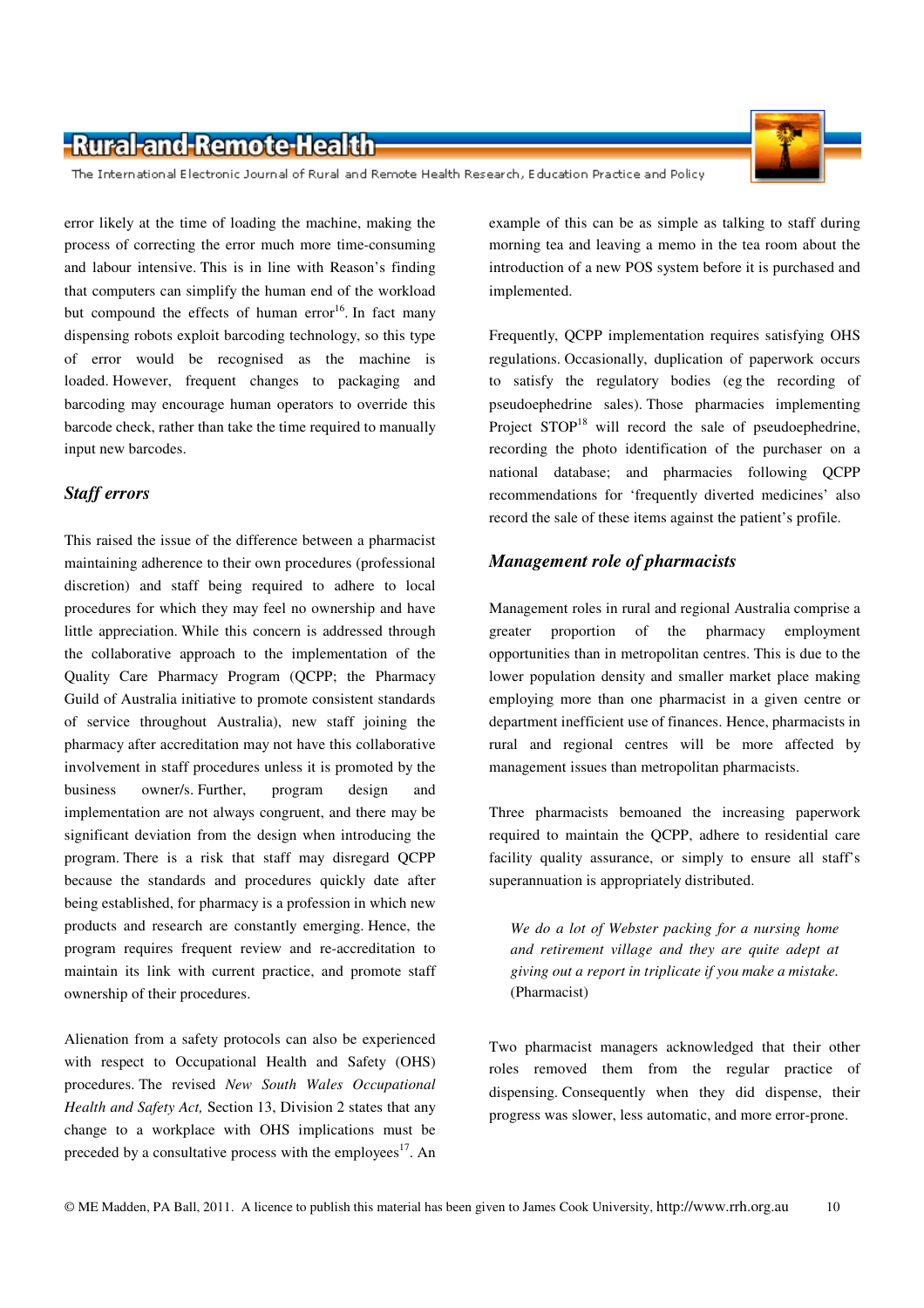The International Electronic Journal of Rural and Remote Health Research, Education Practice and Policy

*You don't concentrate as well on what you are doing because you are conscious of everything else and also I guess in a bigger pharmacy environment, you've got to watch over everything else as well so you are continually dealing with staff issues and the phone might be right there.* (Pharmacist)

Similarly, Reason points out that when tasks are automated, in the event of a failure, the human operators are less practised and more prone to  $\arccos$ <sup>16</sup>. Just as manual intervention is required in a mechanical breakdown, in an emergency (eg during a bush fire or flood) managers are called on to dispense during unprecedented high workload periods or when a technical failure (eg unreliable electricity supply) has slowed output. Hence, there is a twofold aggravation of risk: the failure of the technology increasing the workload, and the unpractised individual being confronted with the manual process of dispensing.

*If I didn't think there was enough money in it when I was doing the job properly, then I'd rather not be involved in it, do you know what I mean? I was always just an employed pharmacist and I always thought it would be easier to be like that because you've got no, it doesn't matter, you're just doing your job properly. But I feel that since I've bought in, that nothing's changed.* (Pharmacist)

The attitude of pharmacy owners and salaried pharmacists to high quality service was synonymous. In fact one owner pointed out that when dispensing errors occur, the negative impact of the associated drop in reputation and goodwill among the small community would be devastating from a business perspective.

## Conclusion

While the attitudes of pharmacists of the Riverina or Wiradjuri region have been found to be diverse, the subjective norm or safety culture emphasised the importance of continuous quality improvement and in-house recording. The impact of the master–apprentice relationship of preceptor with intern empowered the intern to embrace safe policies and practices. That these practices do not conform precisely to professional practice standards is in response to upholding the duty of care to patients in understaffed conditions in rural and regional settings.

It appears that PAs and DAs have been more likely to violate store procedure than pharmacists to violate their own checking procedure. While the introduction of safety measures is vital to continuous quality improvement, perhaps there has been less consultation with PAs and DAs during this process than OHS legislation mandates.

Negative sentiment to the onerous nature of QCPP implementation and the amount of paperwork involved in maintaining appropriate records existed among pharmacists in management roles. While excessive workload was considered less significant in dispensing errors, there was a high incidence of recollection of errors occurring during lunchbreaks, on public holidays and toward the end of a work shift. Being removed from a regular dispensing role due to management responsibilities was reported to increase the risk of errors. As a greater percentage of pharmacists in rural and regional settings are required to participate in management roles, this issue is significant for pharmacists in inland Australia.

Technology to reduce human involvement in dispensing is available, but may increase the repercussions of errors when the technology fails. The higher throughput establishments in this study found other strategies to minimise errors through venue-specific training and design.

A smaller population base from which to draw staff contributed to privacy concerns about the discussion of errors among pharmacy staff. In regional areas there was an increased risk of handing medicine to the wrong customer due to the community expectation of being recognised by their local pharmacy staff.

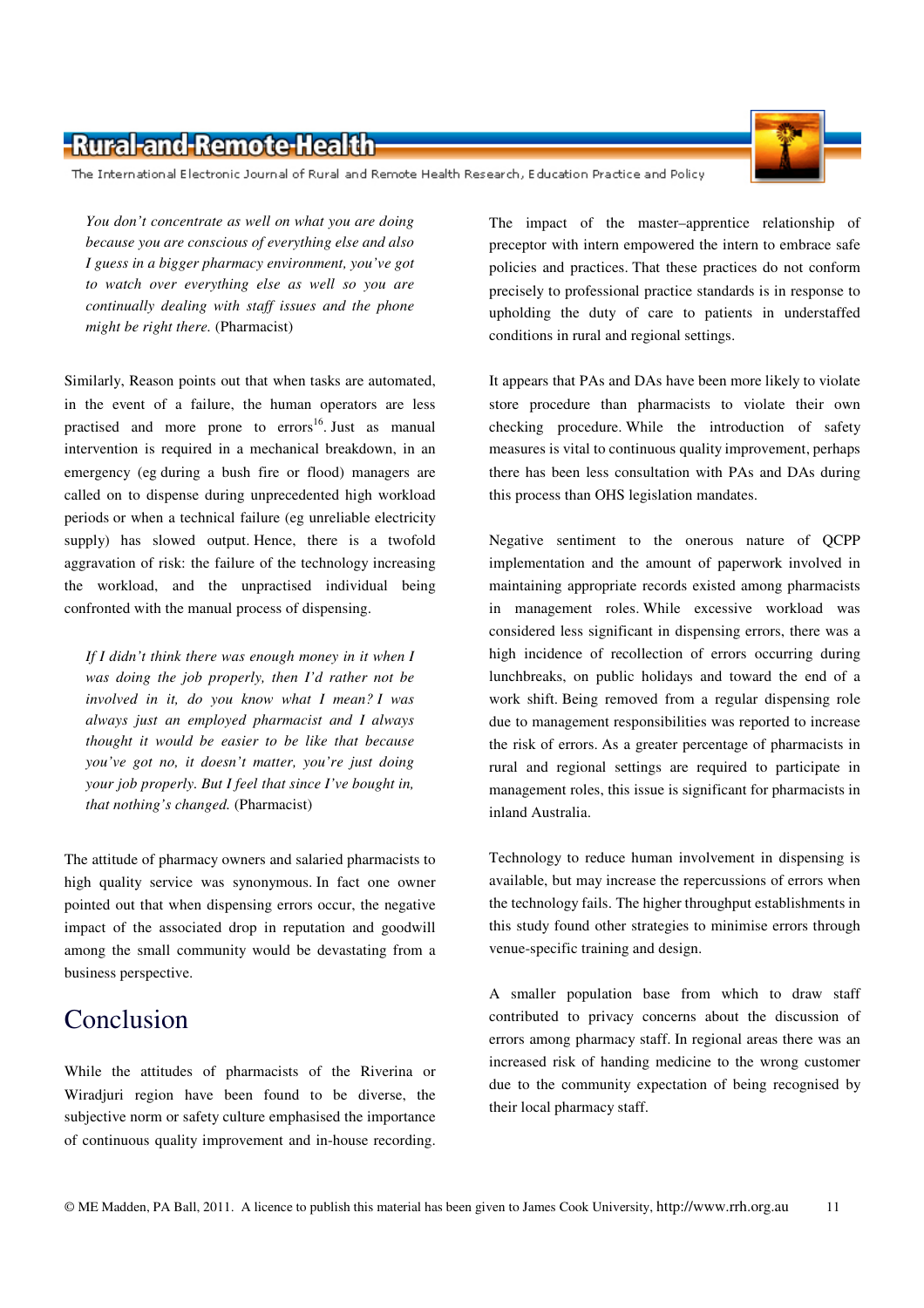The International Electronic Journal of Rural and Remote Health Research, Education Practice and Policy

This study, while inductive in design, elicited a depth of narrative about the response of individuals to the stressful experience of making (or recognising) a dispensing error. As a result, these findings are not externally valid, but descriptive. Themes emerging from this research are suggestive of rural and regional issues pertaining to dispensing errors.

The communities of inland Australia would benefit from further investigation into issues surrounding the safe supply of medicines by pharmacists with respect to privacy concerns, the unique design of each dispensing environment, increased use of technology, and staff interaction with the safety culture.

### Acknowledgements

This project was partially supported by an unconditional grant to the Pharmacy Foundation, Charles Sturt University, from Pharmacy Defence Limited, to support research into error reduction. Also acknowledged for advice and contribution to study design is Gene Hodgins BA(Hons), DPsych(Clin), MAPS, Lecturer and Clinical Psychologist.

### References

1. Auspharm. *Auspharmenews*. (Online) 0000. Available: http:// www.auspharmacist.net.au/ (Accessed 12 February 2009).

2. Pharmaceutical Society of Australia. *Australian Pharmaceutical Formulary and Handbook*, 19th edn*.* Canberra, ACT: Pharmaceutical Society of Australia, 2004.

3. Goodman M. Mentoring future pharmacists. *Australian Pharmacist* 2007; **26(11):** 892-894.

4. Reason J. *Human Error.* Cambridge: Cambridge University Press, 1990.

5. Pani J, Cariker J. The psychology of error in relation to medical practice. *Journal of Surgical Oncology* 2004; **88(3):** 130-142.

6. Department of Health and Ageing. *Standard for the Uniform Scheduling of Medicines and Poisons No. 1*. Canberra, ACT: Commonwealth of Australia, 2010.

7. Semple S, Roughead E. Reducing medication error and harm: an important role for pharmacy in medication safety and safer systems. *Australian Pharmacist* 2005; **24:** 840-845.

8. Runciman WB, Roughead EE, Semple S, Adams RJ. Adverse drug events and medication errors in Australia. *International Journal for Quality in Health Care* 2003; **15:** 149-159.

9. Thong N. Enhanced Safety: Identification and analysis of dispensing errors associated with Community Pharmacy packing of sealed Dose Administration Ai. BPharm Honours Discertation. Charles Sturt University, 2008.

10. Norman P, Abraham C, Conner M. *Understanding and changing health behaviour from health beliefs to self-regulation.* London: Routledge, 2006.

11. Liamputtong P, Ezzy D. *Qualitative Research Methods*, 2nd edn. Melbourne, VIC: Oxford University Press, 2007.

12. Zanna MP, Olson JM, Fazio RH. Attitude-behavior consistency: an individual difference perspective. *Journal of Personality and Social Psychology* 1980; **38(3)**: 432-440.

13. Ashcroft D, Quinlan P, Blenkinsopp A. Prospective study of the incidence, nature and causes of dispensing errors in community pharmacies. *Pharmacoepidemiology & Drug Safety* 2005; **14:** 327- 332.

14. Lynskey D, Haigh S, Patel N, Macadam A. Medication errors in community pharmacy: an investigation into the types and potential causes. *International Journal of Pharmacy Practice* 2007; **15(2):** 105-112.

15. Chua S, Wong I, Edmondson H, Allen C, Grantham JE. A feasibility study for recording of dispensing errors and 'near misses' in four UK primary care pharmacies. *Drug Safety* 2003; **26(11):** 803-813.